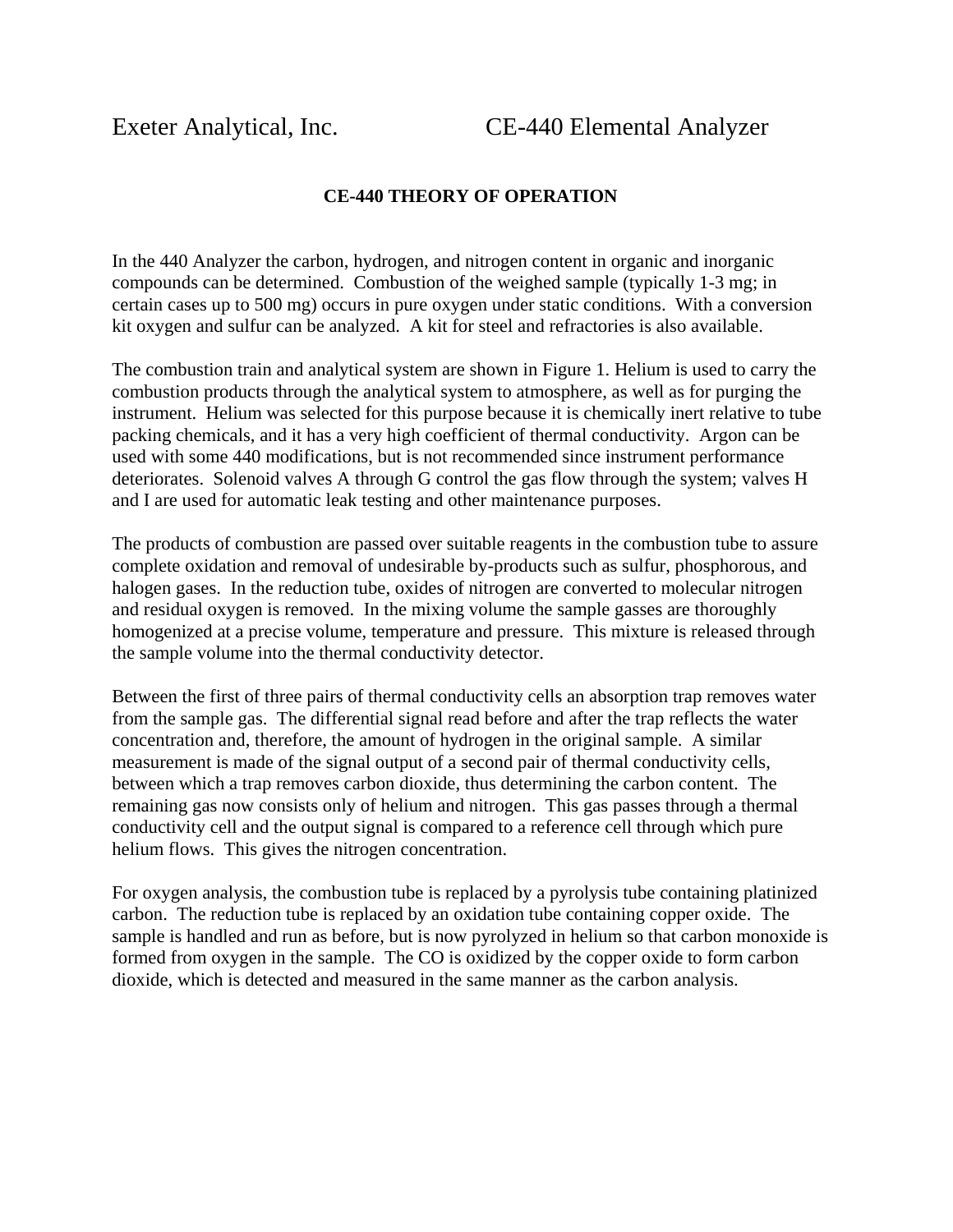For sulfur analysis, the combustion tube is replaced with one containing a tungstic oxide packing plus a dehydration reagent. The water trap is removed and replaced with silver oxide to absorb SO.). The sample is handled and run as before, but the sulfur from the sample is oxidized to form SO2, and the water formed is removed. The SO2 is detected and measured in the same manner as the hydrogen analysis.

## **STANDARD RUN CYCLE (CHN)**

The PC Compatible Computer controls the valve sequencing of the instrument as shown in the diagram on the front panel of the 440. To assist in maintenance and for trouble shooting it is helpful to understand the run cycle as described below.

At the start of each run the entire system is flushed with helium at a high flow rate while the sample is in the cool zone. With the HA automatic multi-sample injector, the injection box is automatically purged through the P valve. The combustion train is then filled with oxygen and the sample is injected. Shortly after sample injection, D valve closes to seal off the combustion train from the rest of the analytical system, which is still being flushed with helium. Combustion occurs under static conditions in an excess of oxygen at about 975 degrees Celsius. During this time the mixing volume is being purged with E and F valves open. Then F closes to allow the pressure in the mixing volume to reach atmospheric pressure.

Near the end of the combustion period, a high-heat coil around the combustion tube vaporizes any condensates at the entrance of the combustion tube. These condensates may have been produced by diffusion of the sample during the initial stages of combustion. To further assure that complete combustion takes place, the ladle is retracted approx. 1 inch, a small amount of oxygen is added and the ladle is again fully injected. In addition, an extended combustion time can be selected with extra bursts of oxygen injected every 30 seconds. During high-heat, valve E closes, A and D reopen, and the combustion products are completely flushed from the combustion train into the mixing volume. When a pressure of 1500 mmHg (about 14.5 psig) has been reached, as monitored by the pressure transducer, valve D closes trapping the sample gas in the mixing volume. The time required to reach this pressure is called fill time and is recorded for diagnostic purposes. A fill time of 20-50 seconds is normal. The combustion train remains under positive pressure until the end of the complete cycle.

While the sample gases are mixing, pure helium flows from valve C through the sample volume and through the detectors. The signal from each detector bridge is read and stored in memory to provide a "zero" reading (base line) with no sample gas in the detector.

When the mixing is completed F and G valves open to allow the sample gas captured in the mixing volume to expand through the sample volume to atmosphere. During this time valve C is closed and there is low flow through the detector.